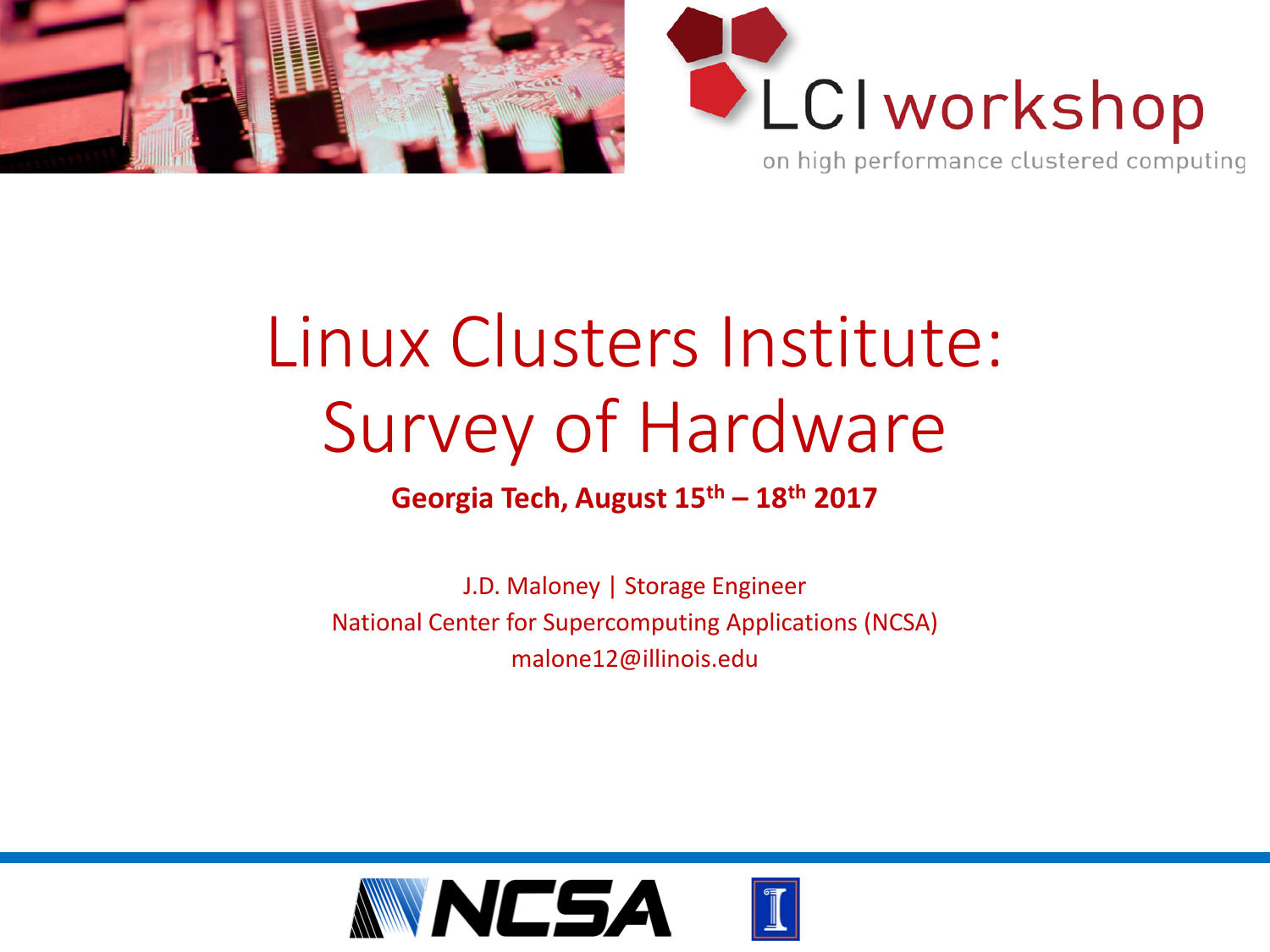

## Baseline

- Look over slides from Pam Hill's talks at the beginner workshop in May 2017
	- <http://www.linuxclustersinstitute.org/workshops/may2017/program.html>
	- Segments of some following slides were adapted from her work
- Have an grasp on:
	- Drive classes and their characteristics (HDD, SSD, etc)
	- Storage connectivity options (SAS, Fiber Channel, IB, etc)
	- RAID types and their overhead
	- Difference between vendor marketed space, and what shows up in a 'df'
	- The definitions of bandwidth and latency





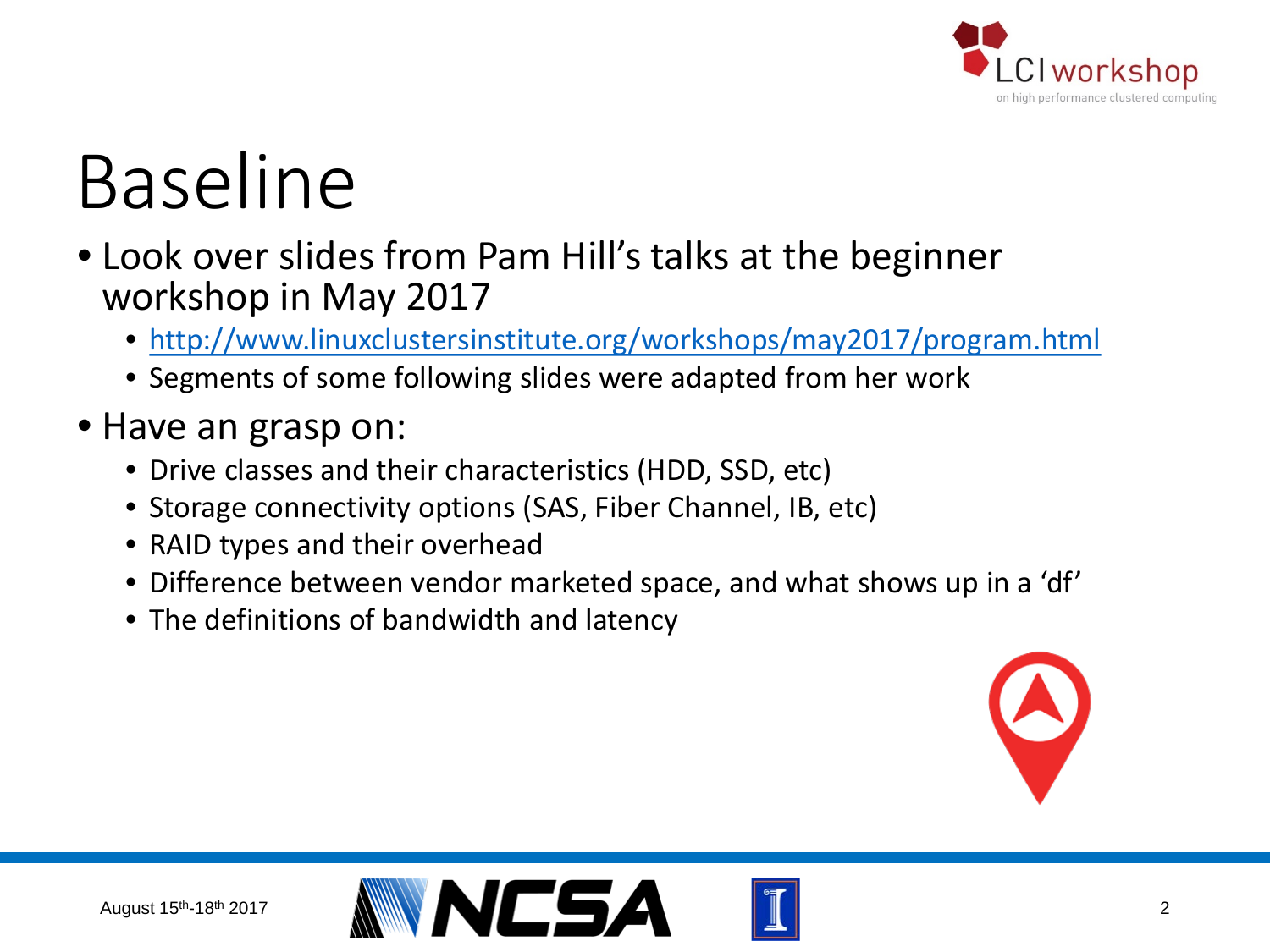

# Understanding Your Workloads

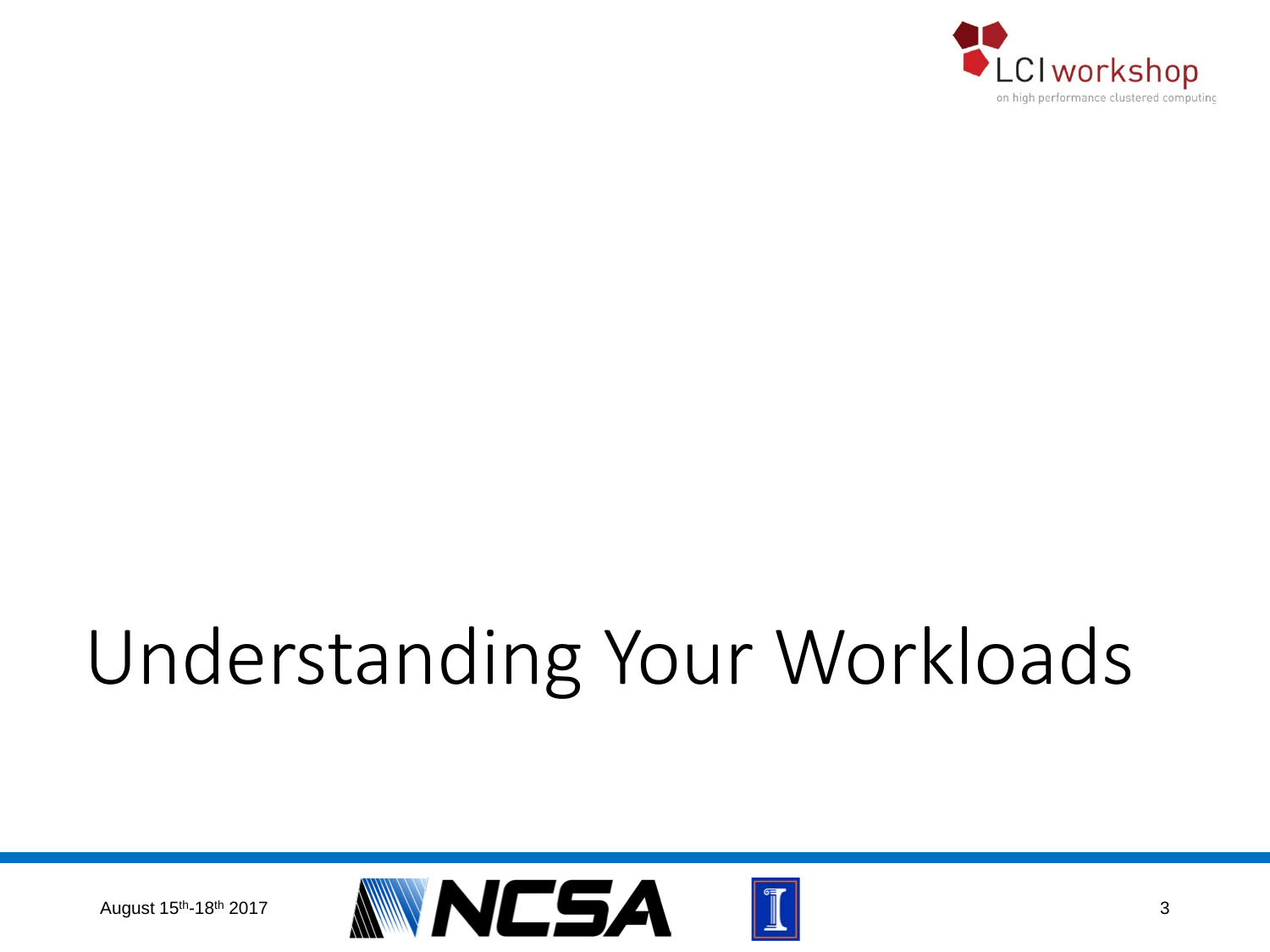

# Finding What You Need

- Some system characteristics are easier to determine
	- File System capacity needed (in TB or PB)
	- Does your system process time critical workloads?
		- eg. weather forecasting, medical analysis
	- Data security requirements (encryption eg. HIPAA)
	- How much money there is to spend
- Some things are harder
	- Metadata performance needs
	- Streaming I/O performance needs
	- inode capacity





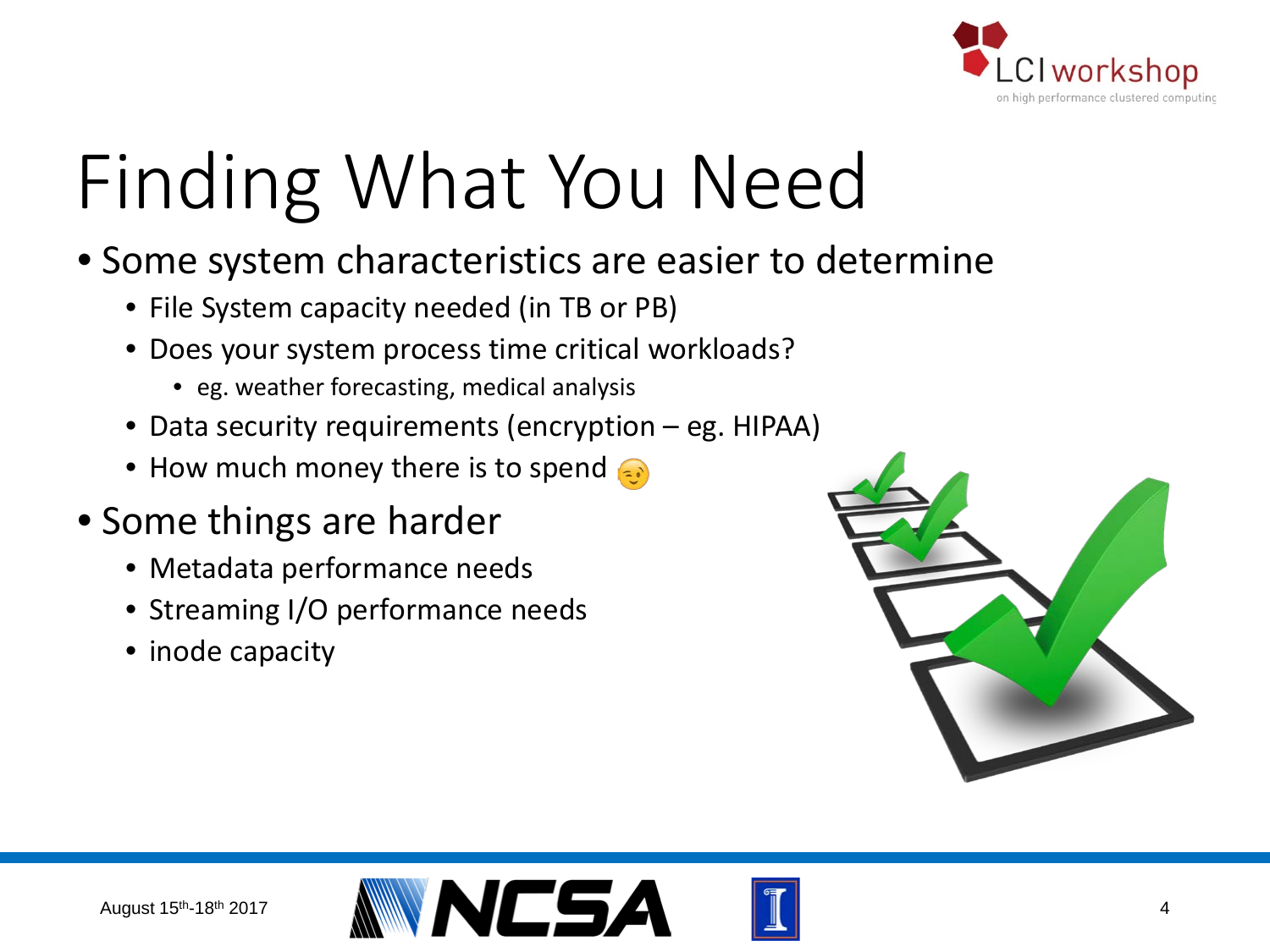

# Look at Trends & Metrics

- How fast is data & metadata accumulating
- Average file age
	- How much would weekly purges help scratch
	- Are users already cleaning up after themselves
- Mean and Average File Size
- Load on current system
	- Where is the bottleneck now
	- Where do you want the bottleneck to be?
- Expected life span of the equipment





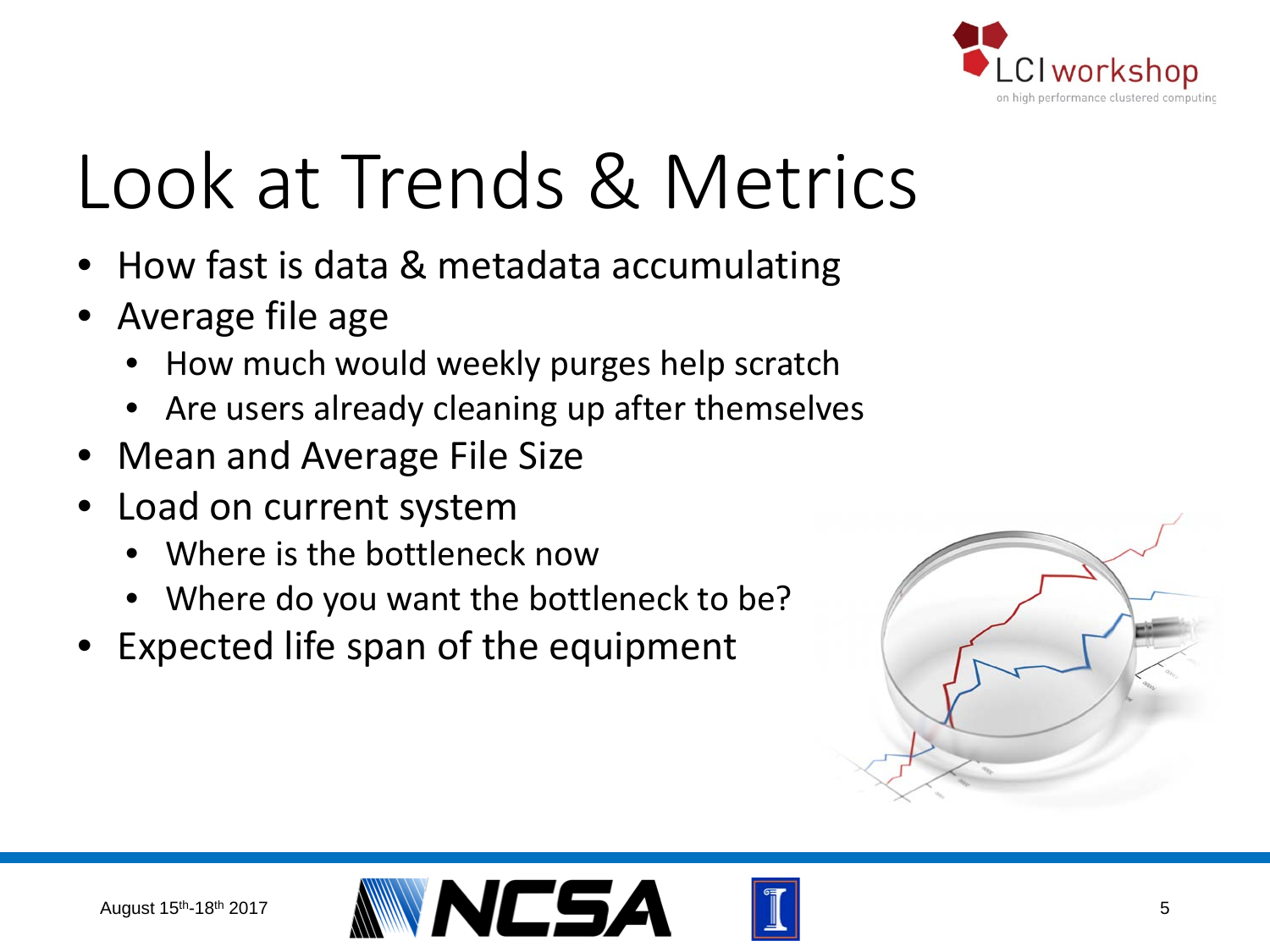

## Trends & Metrics Examples

• Watching Data Growth and Purge Response



#### • File Size Distribution

| <b>Bucket Size</b> | # of Files  | # of Bytes          |
|--------------------|-------------|---------------------|
| <4K                | 154,809,693 | 225,492,443,961     |
| 4K - 64K           | 12,721,849  | 166,596,433,302     |
| $64k - 1M$         | 1,527,596   | 390,515,272,937     |
| $1M - 25M$         | 6,202,999   | 74.398.048.664.922  |
| 25M - 100M         | 2,763,015   | 137,720,231,996,404 |
| 100M - 256M        | 1,935,171   | 321,317,787,583,963 |
| 256M - 512M        | 139,988     | 50,892,989,881,670  |
| $512M - 1G$        | 102,879     | 65,079,592,689,059  |
| $1G - 5G$          | 22,505      | 49,855,016,329,885  |
| >5G                | 8,133       | 179,744,919,685,555 |



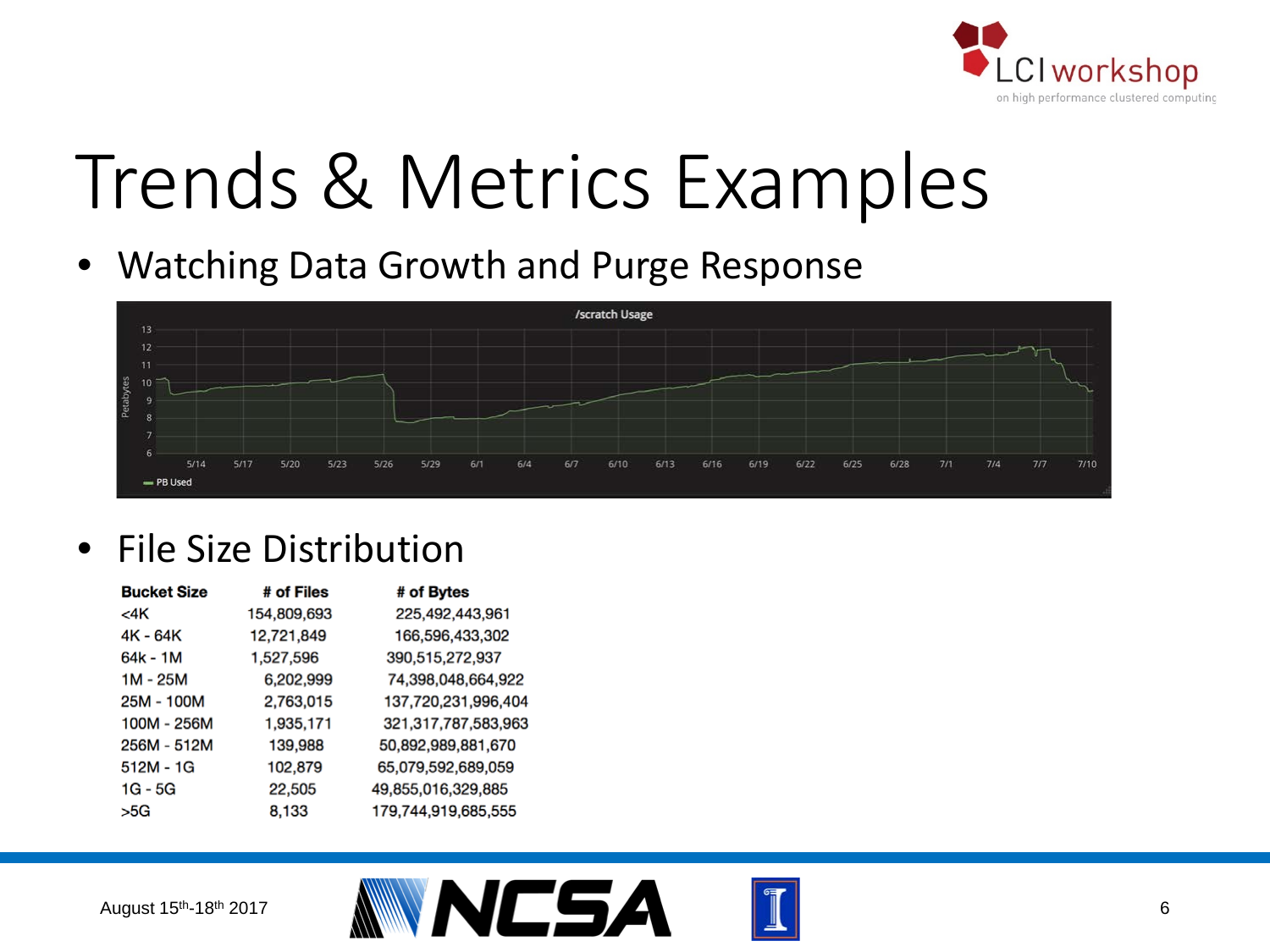

## Talk to Users, Look at the code

- Certain HPC codes have well known I/O profiles
- Many programs don't or depend on user usage
- Some tools available to profile applications:
	- Darshan
	- SAR
	- mmpmon (Spectrum Scale)
	- nmon





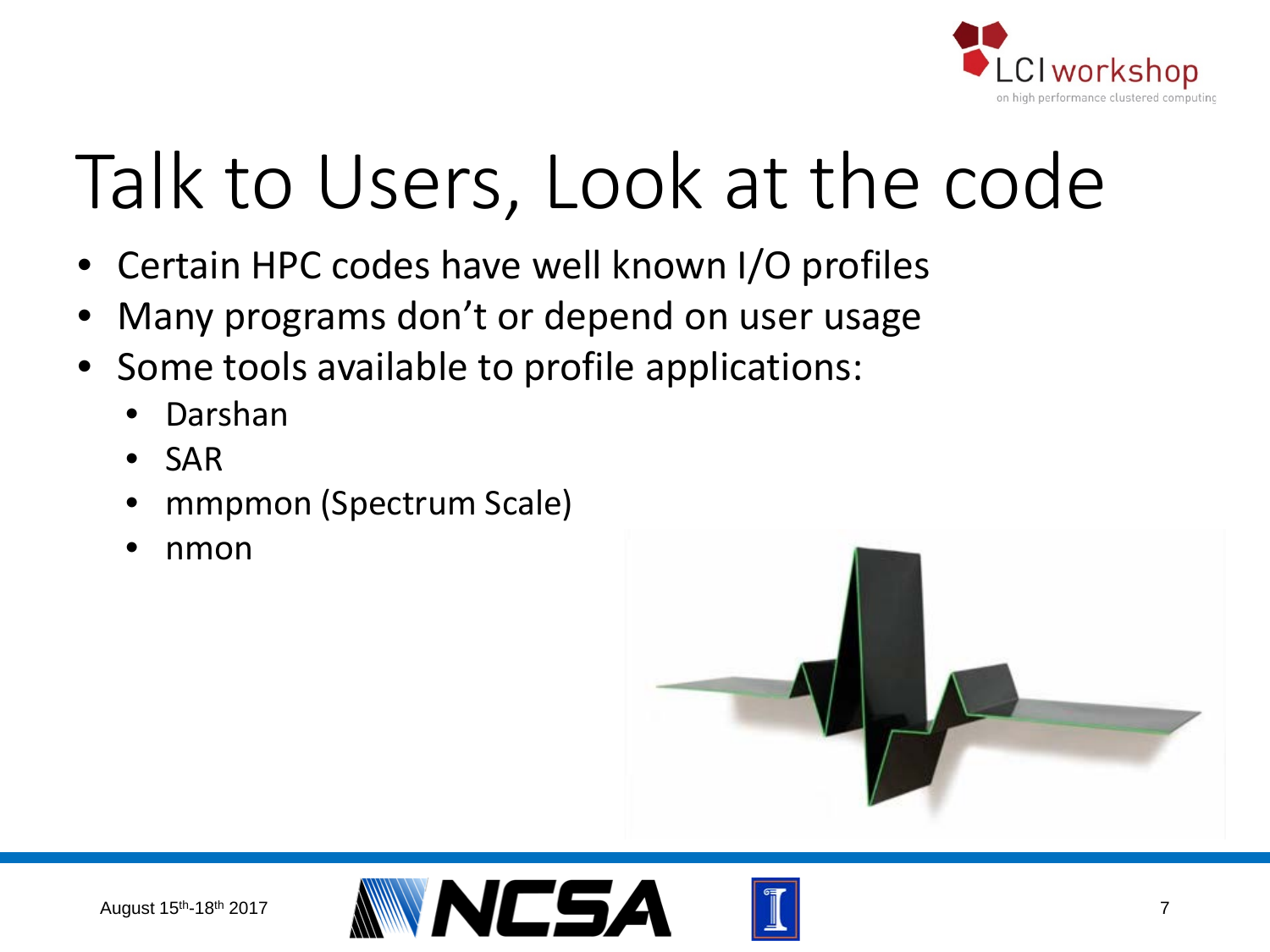

#### Latest Storage Related Hardware Technologies

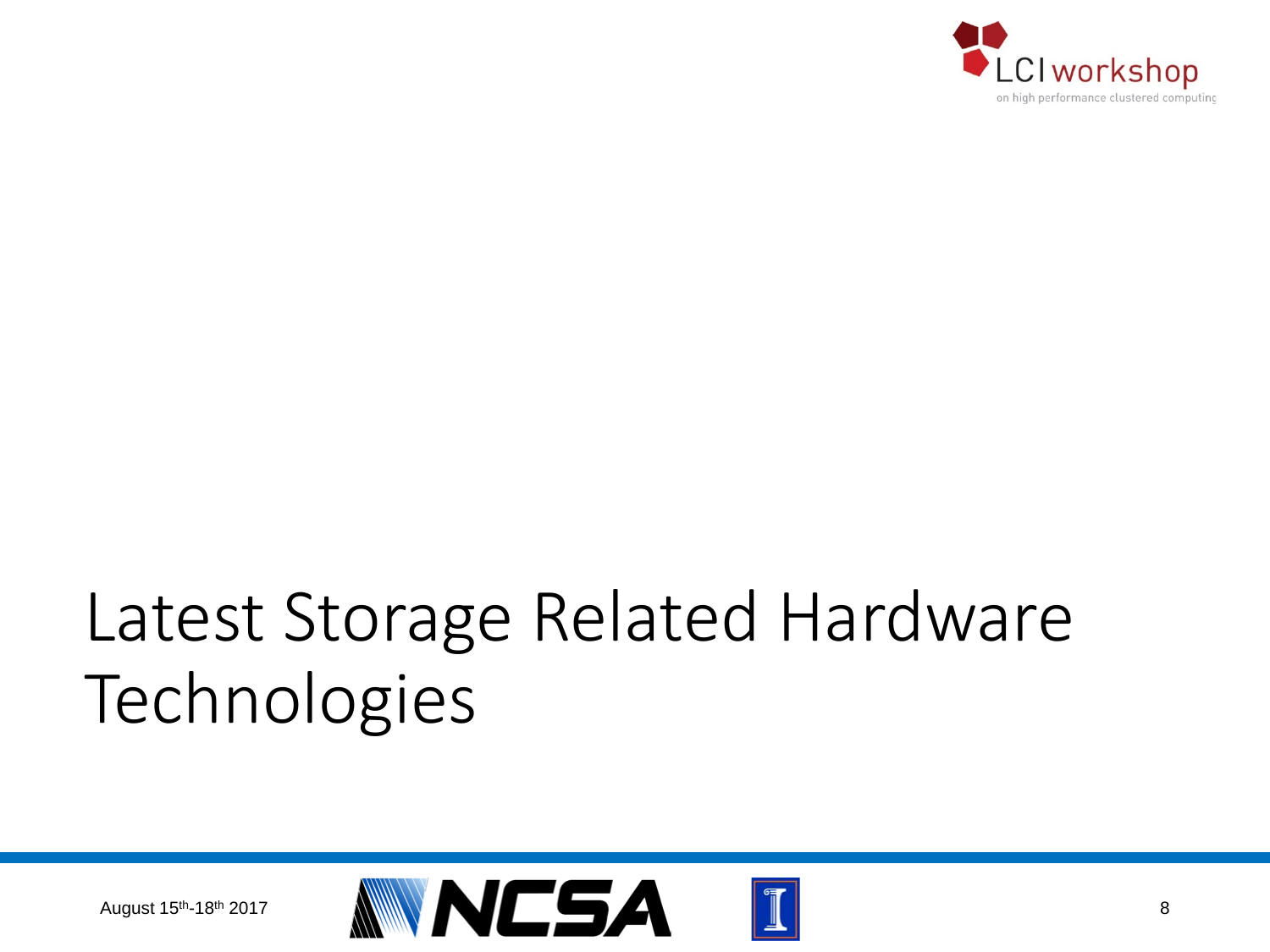

### Drive Technology – Ethernet HDD

- Traditional rotational hard drive that ditches the SATA/SAS connection (electronically…same physically) for an Ethernet connection
- Very light weight ARM based CPU and some memory put onto the hard drive logic board itself
- Built for scale out architectures, OS to serve and store objects runs right on the drive
- Drive chassis functions more as a switch with uplinks than a server itself





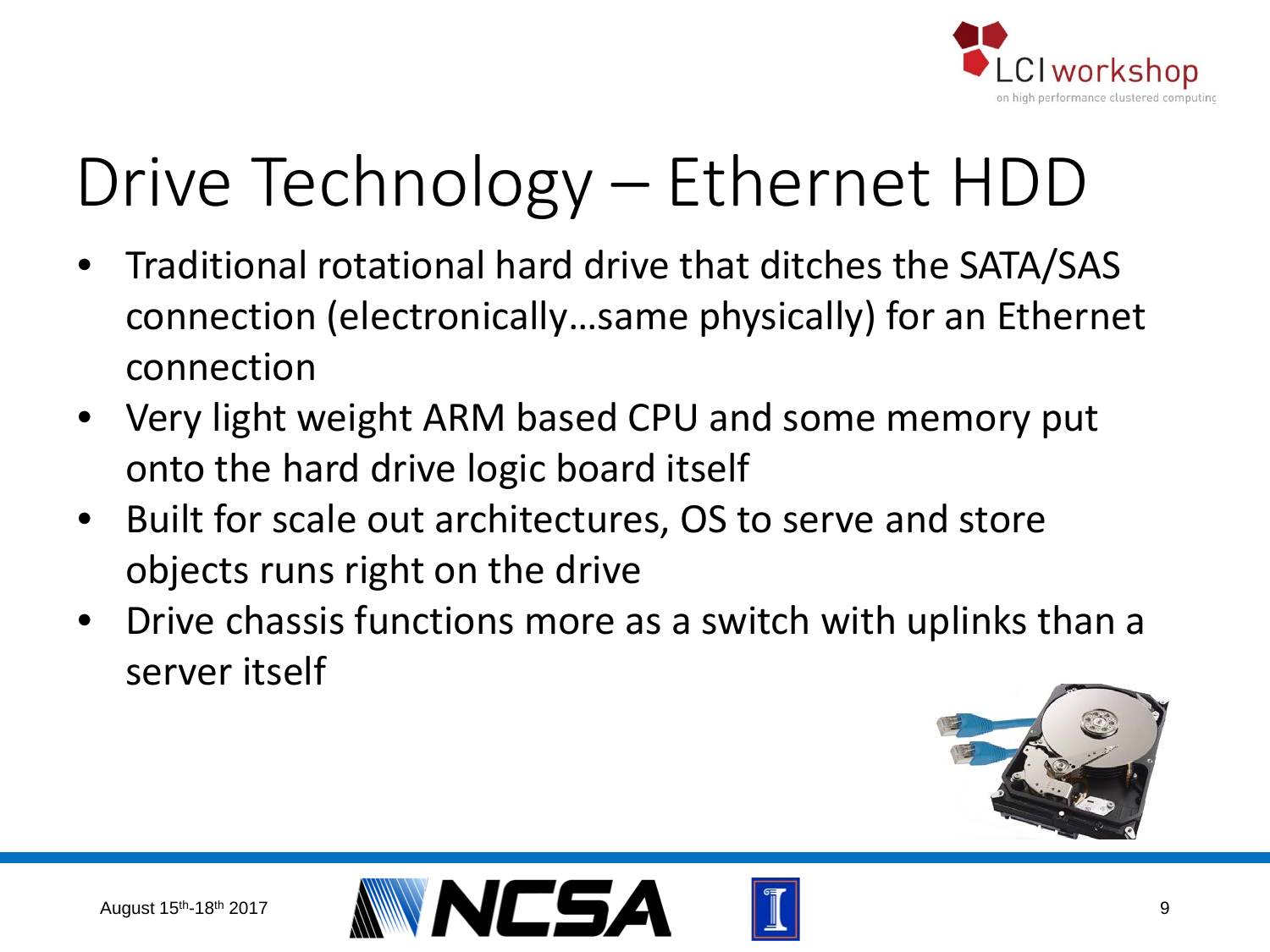

# Drive Technology - SMR

- Shingled Magnetic Recording
- Allows data to be packed even tighter on a platter at the expense of write performance
- Uses the read-modify-write technique to layer the data on the platter like shingles are laid on a roof
- Used in "archive" drives
- Lowers \$/GB cost beneath similar capacity drives that use PMR



Image Credit: seagate.com

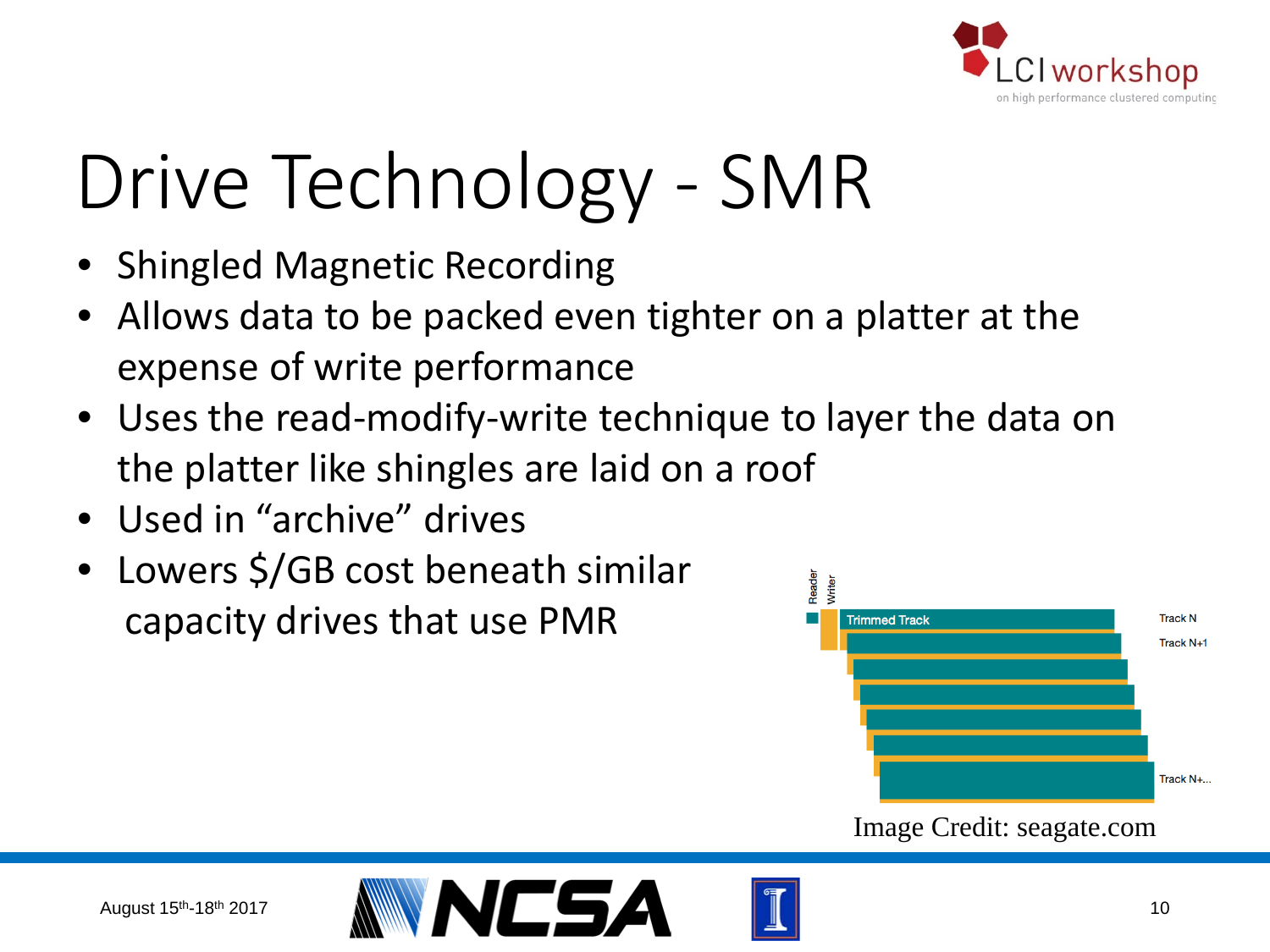

# Drive Technology - HAMR

- Heat Assisted Magnetic Recording
- Decreases the grain size of the recording tracks as the heat from a laser heats the section of disk, changing its properties temporarily while the data is written
- No current marketed products, speculation that products will be available in 2018/2019 time frame
- Will be paired with helium technology to provide maximum drive density



Image Credit: storagenewsletter.com



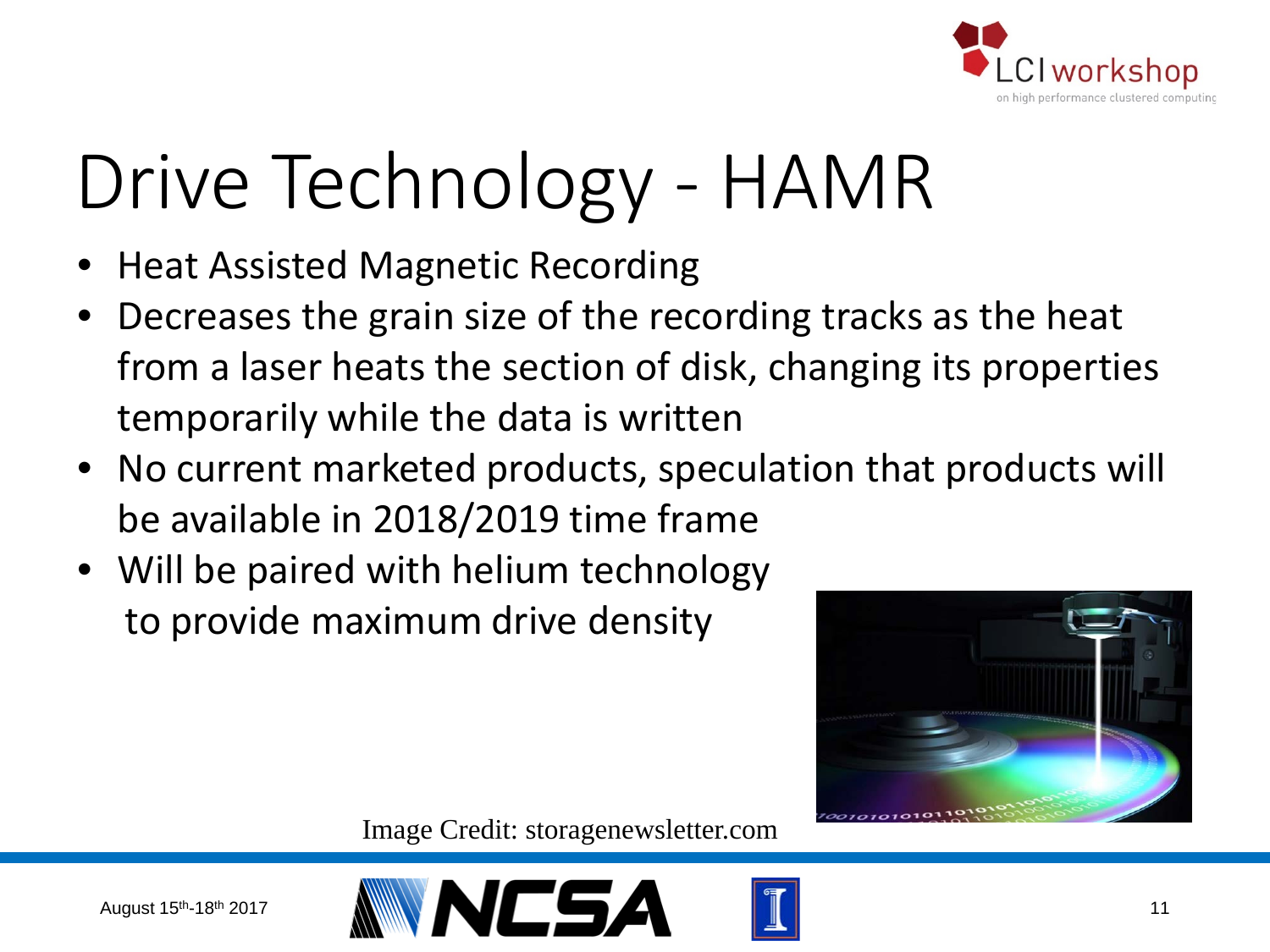

# Drive Technology - NVME

- Non Volatile Memory (NVM Express)
- NAND-based flash that connects over the PCIe Bus
- Interfaces via half-height PCIe AICs or U.2 connected 2.5" drives (sometimes behind a PCIe switch)
- High bandwidth performance, high IOPS, high(ish) price
- Use Cases
	- File system metadata
	- Fast storage pools
	- Compute node LROC or HAWC (Spectrum Scale)

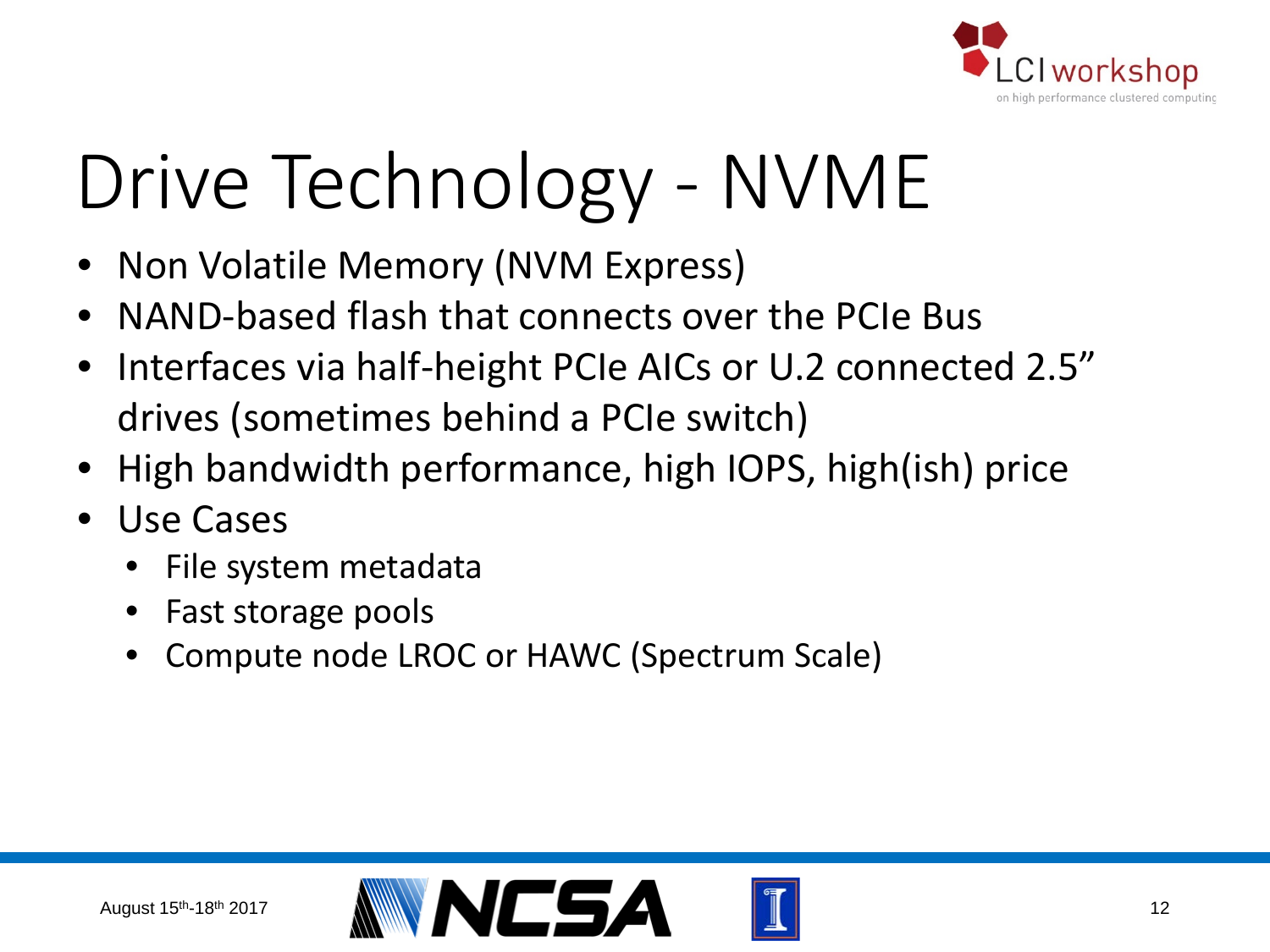

# Drive Technology – 3D XPoint

- Flash technology joint developed between Intel and Micron
- New storage medium, replaces NAND gate based flash
- Will come in half-height AICs and memory DIMMs
- Compatible with upcoming Intel CPUs
- Big bonuses
	- High performance at both high and low queue depths
	- Access to memory bus (memory DIMM/Apache Pass version)
- Should be priced higher than NVME SSDs, less than DRAM
- Similar use case to NVME, could be even bigger win for in compute node caching/scratch







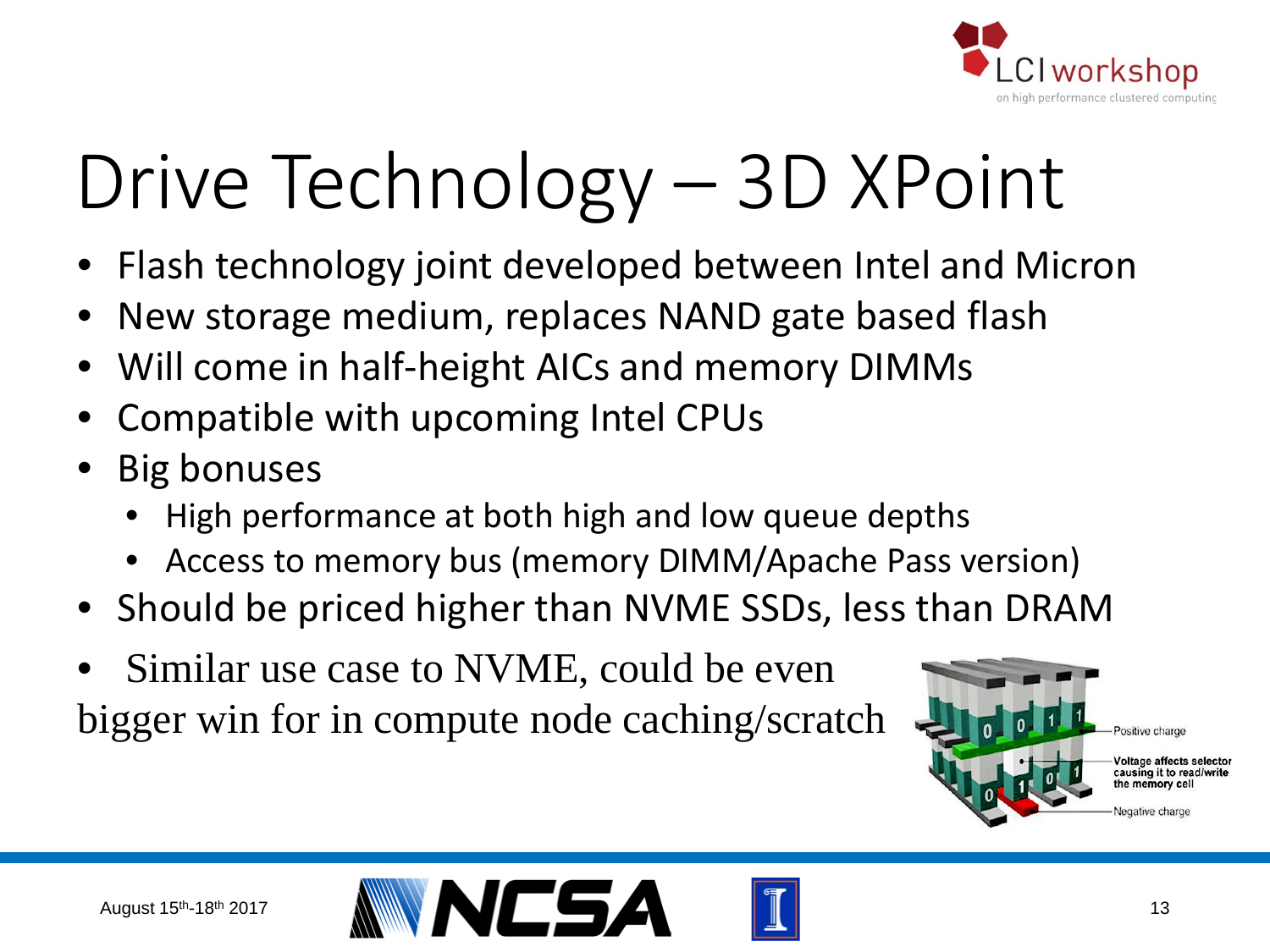

### System Technology – Burst Buffer

- Layer of flash above the file system that absorbs high I/O bursts, draining data to disk during lower demand periods
- Either in node (DataWarp) or outside of node (IME, Nytro)
	- DataWarp is specific to Cray machines
- Can act as a high performance tier on top of a slower capacity focused tier
- Take rougher I/O patterns and flush them to disk sequentially which improves disk performance as well







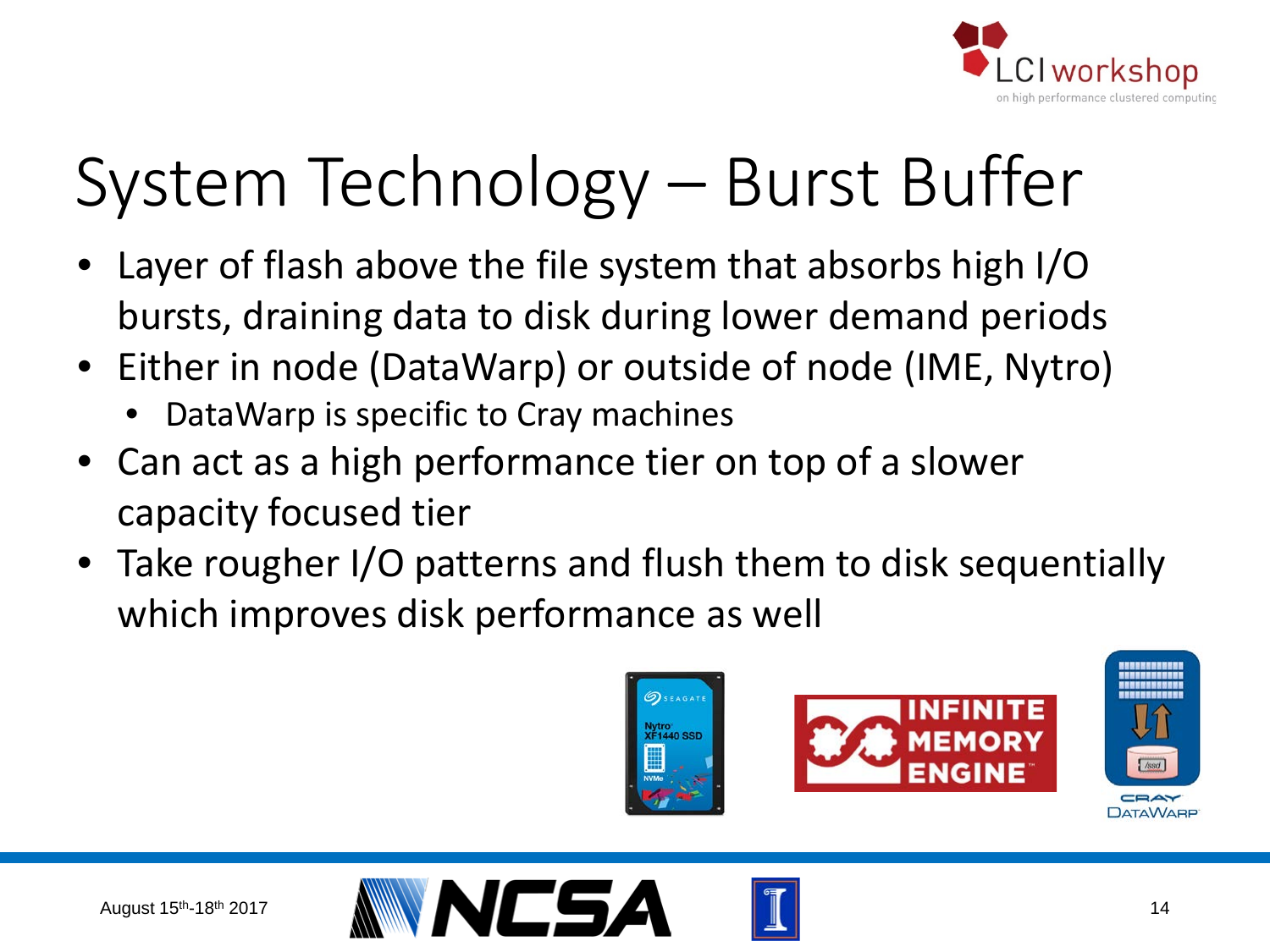

# Tape Technology – LTO 7/LTO8

- Mass availability began in Late 2015/Early 2016
- Up to 6TB of data per tape uncompressed
- As standard for tape storage, great for low power archive storage systems
- For tape to be cost effective, one needs to reach a given amount of data for economies of scale to make sense
- LTO 8 is expected to start becoming available late 2017, early 2018



Image Credit: spectralogic.com



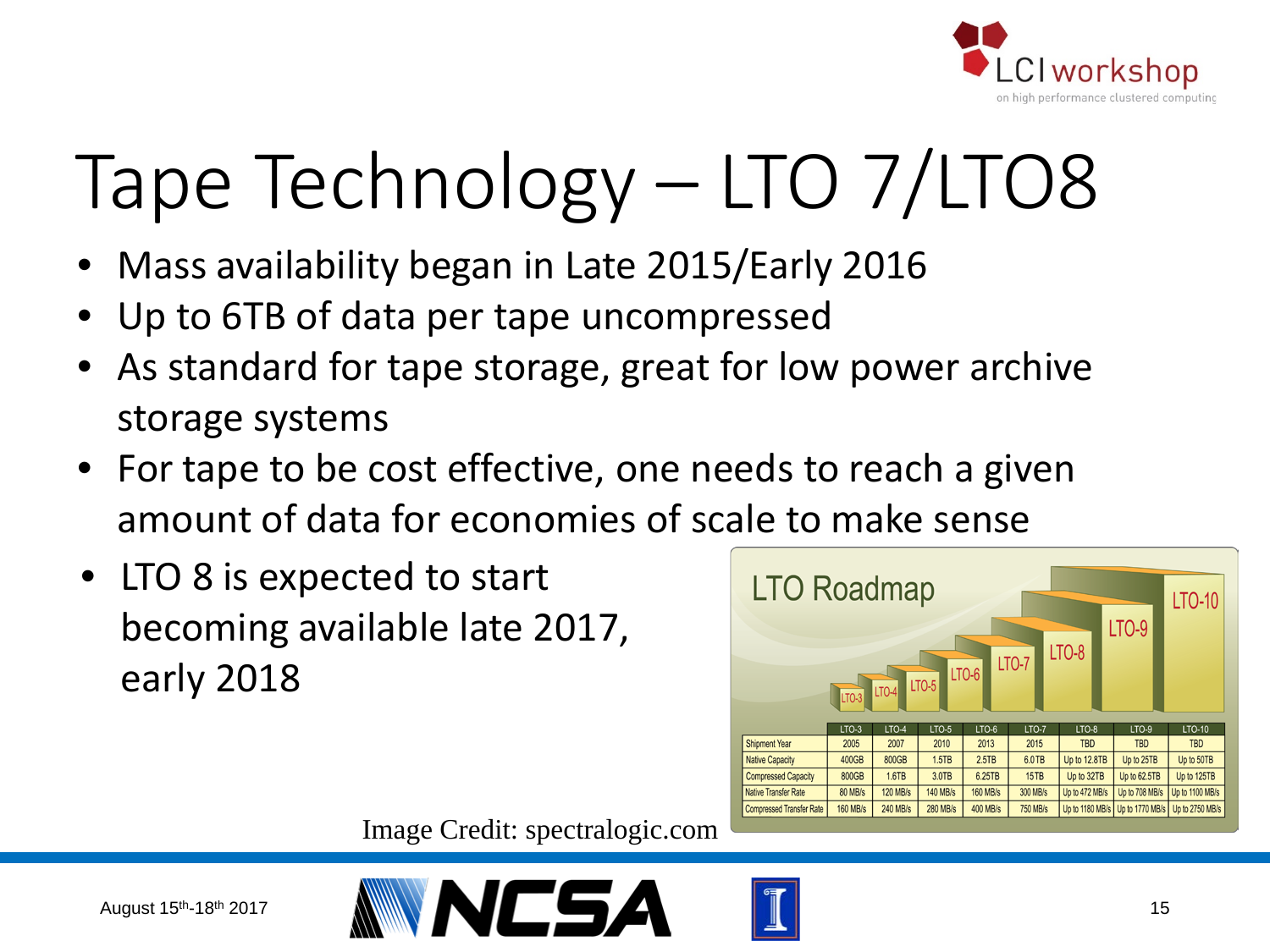

# Fabric Technology - Omnipath

- Intel owned interconnect technology
- Provides high bandwidth (currently 100Gb), low latency interconnects between nodes
- Is now available in an integrated package on Intel Xeon CPUs at good pricing
- Competitor to Infiniband, providing good price/performance and scales well
- Already powering many Top 500 Supercomputers
- Upcoming fabric technology for back-end storage networks

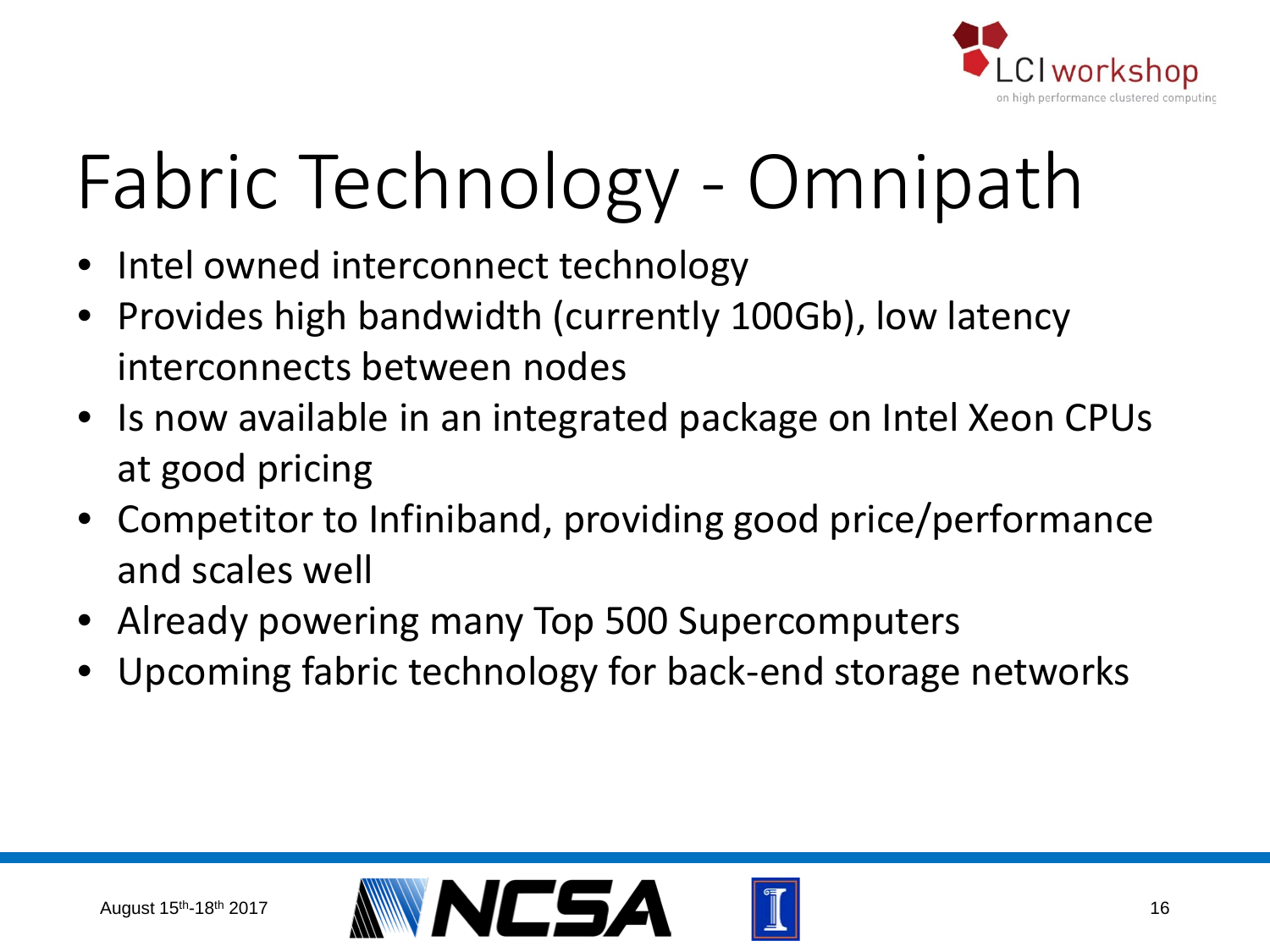

# Fabric Technology – EDR/HDR

- Established high bandwidth, low latency fabric delivered by Mellanox
- Speeds of 100Gb (EDR) and upcoming 200Gb (HDR)
- Interface with some major storage appliances today allowing for Infiniband based SAN fabrics
- Supports RDMA (Remote Data Memory Access)



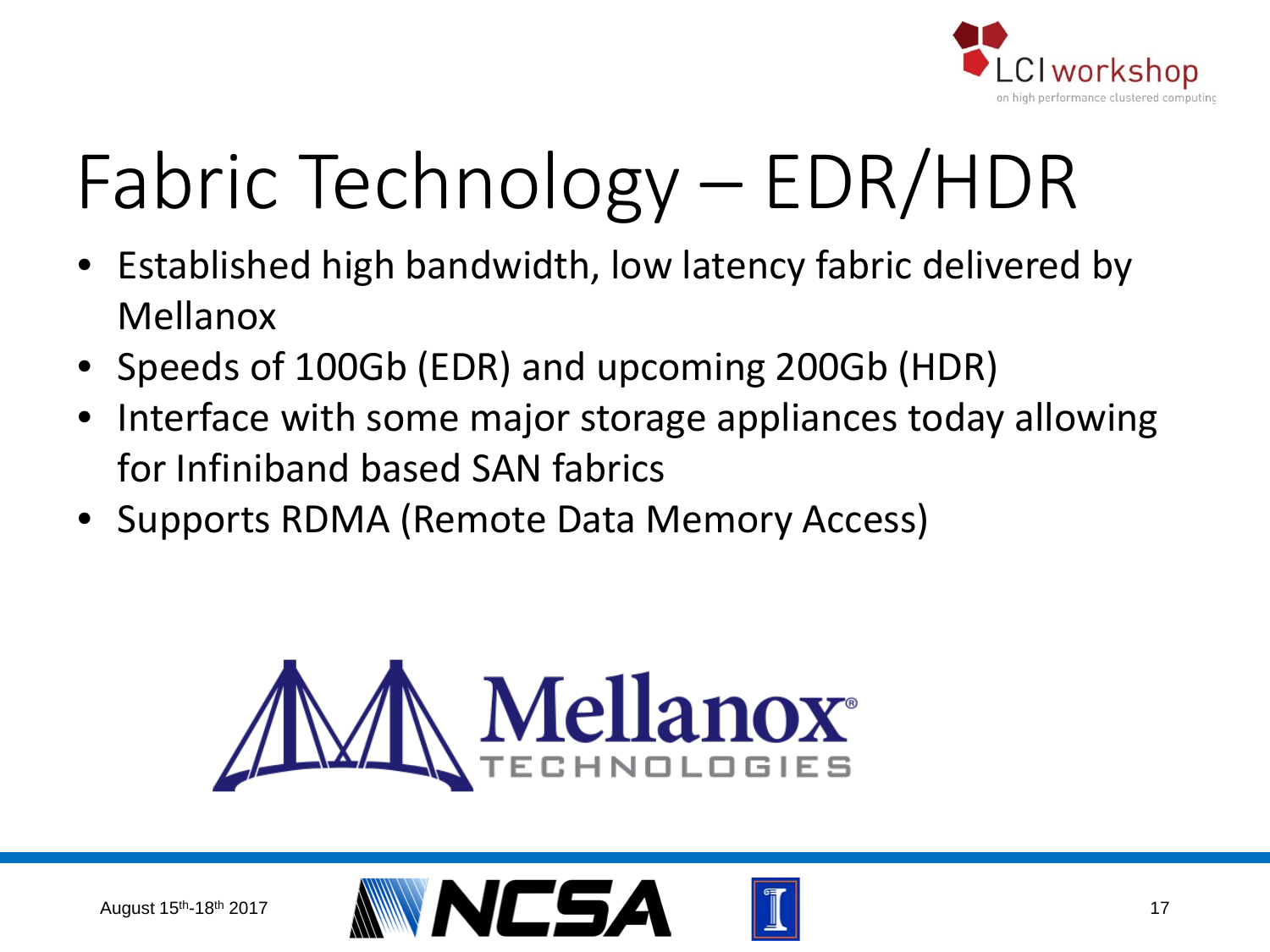

# Fabric Technology – RoCE

- RDMA over Converged Ethernet
- Reduces the latency of Ethernet-based fabrics allowing them to perform closer to technologies such as Infiniband or Omnipath
- Useful since Ethernet is both cheaper and easier to deploy than the other more proprietary network technologies



Image Credit: theregister.co.uk

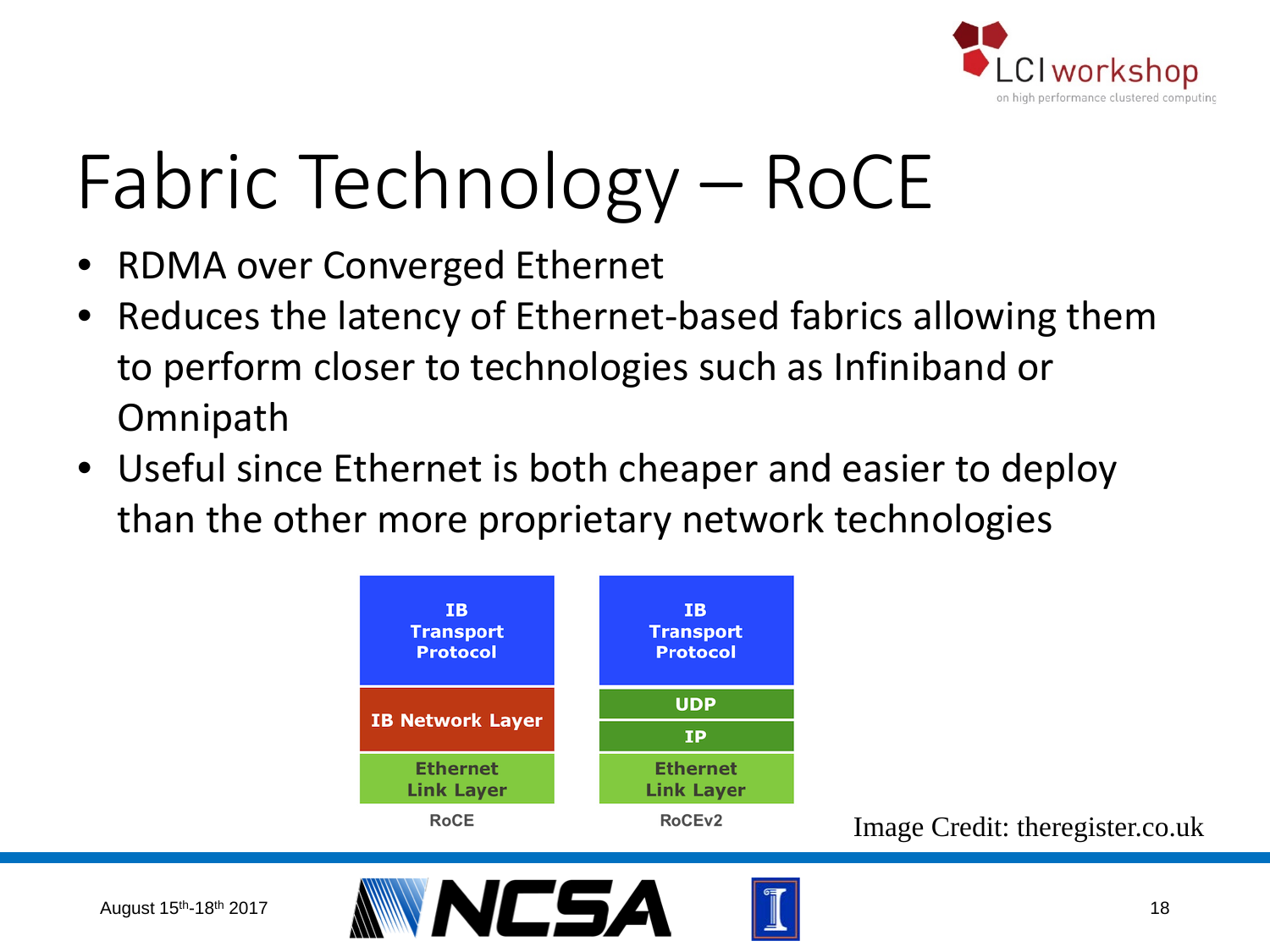

#### Matching Hardware to Workload

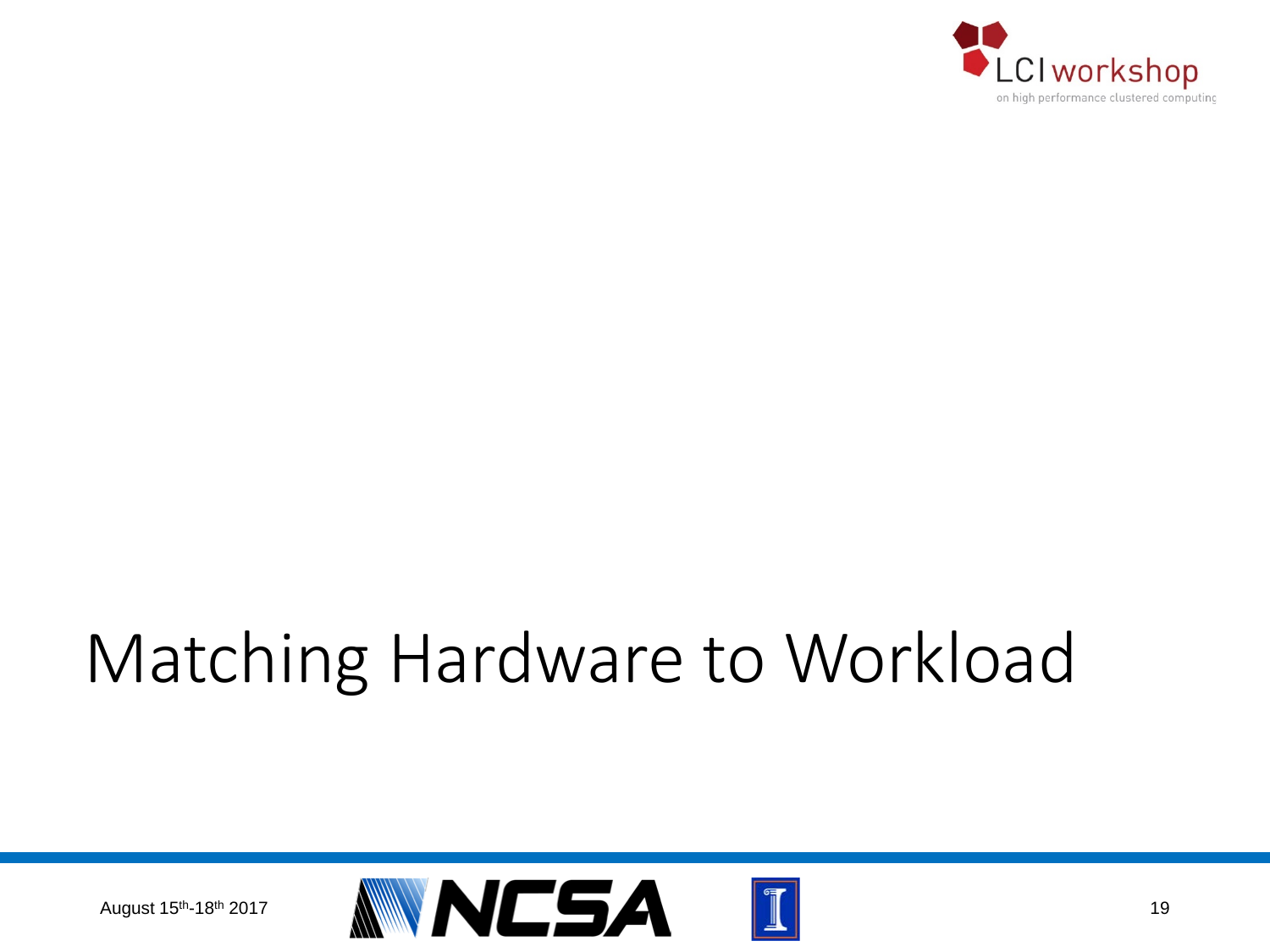

## Identify What's Important

- There are always trade offs, find the ones you want to make
	- Are you in a confined space, should you pay for density?
	- Is performance more important than capacity?
	- Is data security (encryption) more important than performance?
	- The classic performance/\$ tradeoff
- If you don't know what's important it's hard to choose the right technologies
- Work with relevant stake holders, make sure you understand their needs and expectations

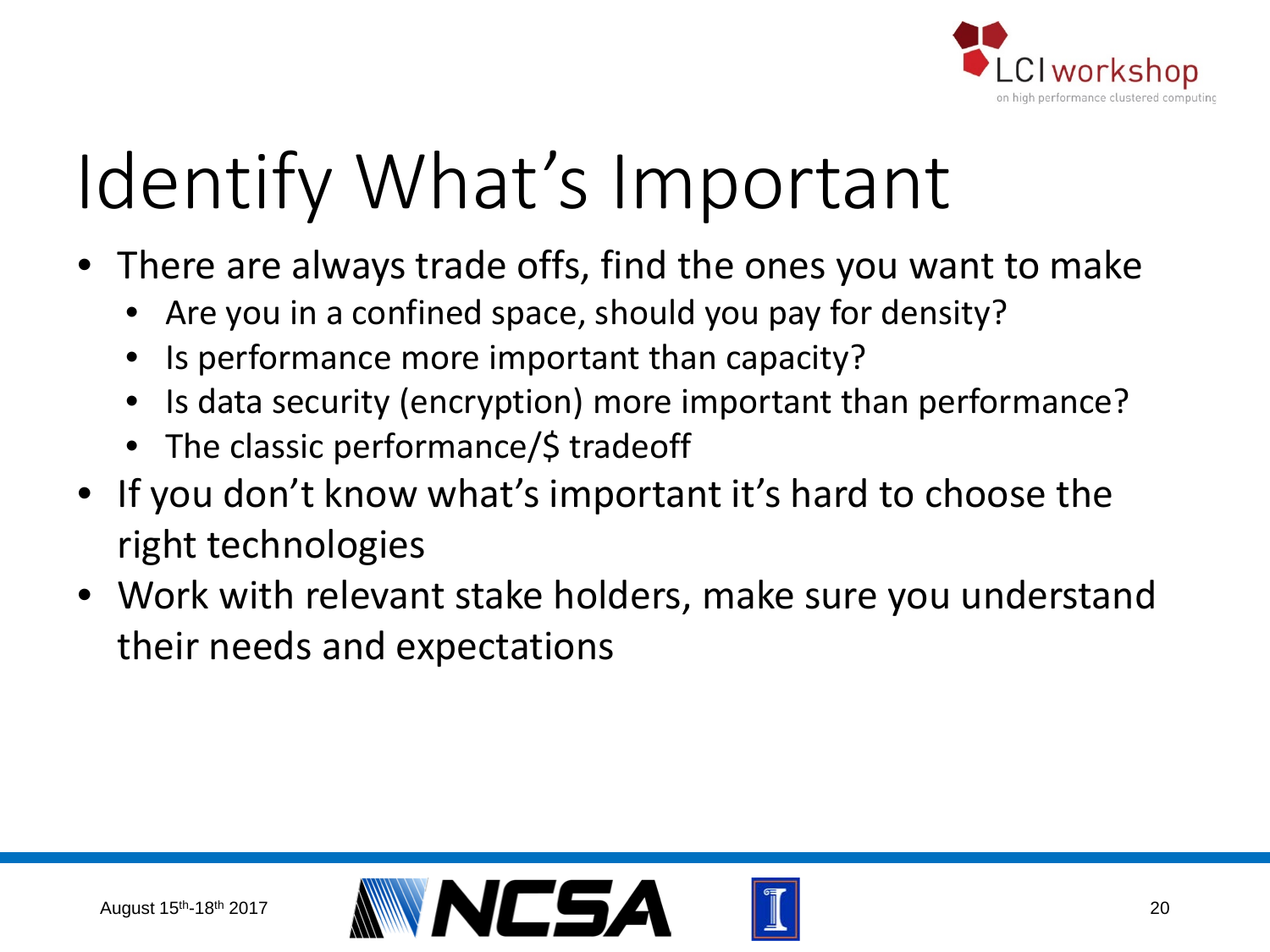

### Handling Heavy Metadata Usage

- Common issue in today's HPC environment, file system metadata performance holding back applications
	- Many programs creating tons of small files across the file system
	- Number of file opens and closes grows as well
	- Directories with numerous files in them effected by locking performance
- All flash at the metadata tier to improve performance (NVME especially performant)
- Distribute metadata across many servers (different NSD servers in Spectrum Scale, DNE for Lustre)

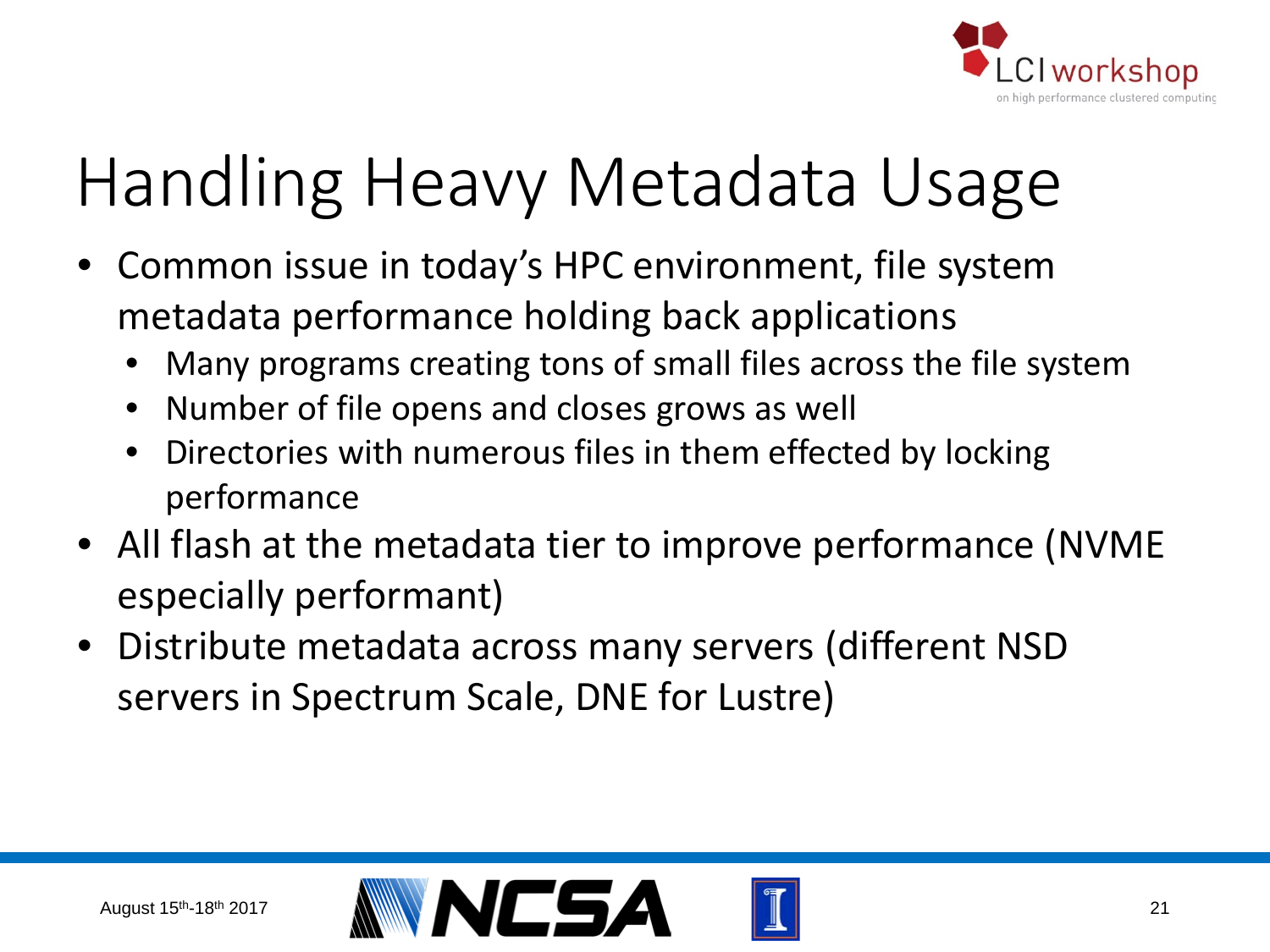

## Handling Heavy Data Throughput

- Arises when multiple jobs/large jobs go through checkpoints, or when code actually has really good streaming I/O
- Leverage Burst Buffer technology to absorb the short term high throughput load
- Increase spindle count to improve sequential performance, possibly reduce individual drive capacity
	- Caveat lower density drives have worse sequential throughput, find the sweet spot in \$/performance
- Balance server capability with spindle performance, some appliances and solutions oversubscribe the server or controller for density purposes

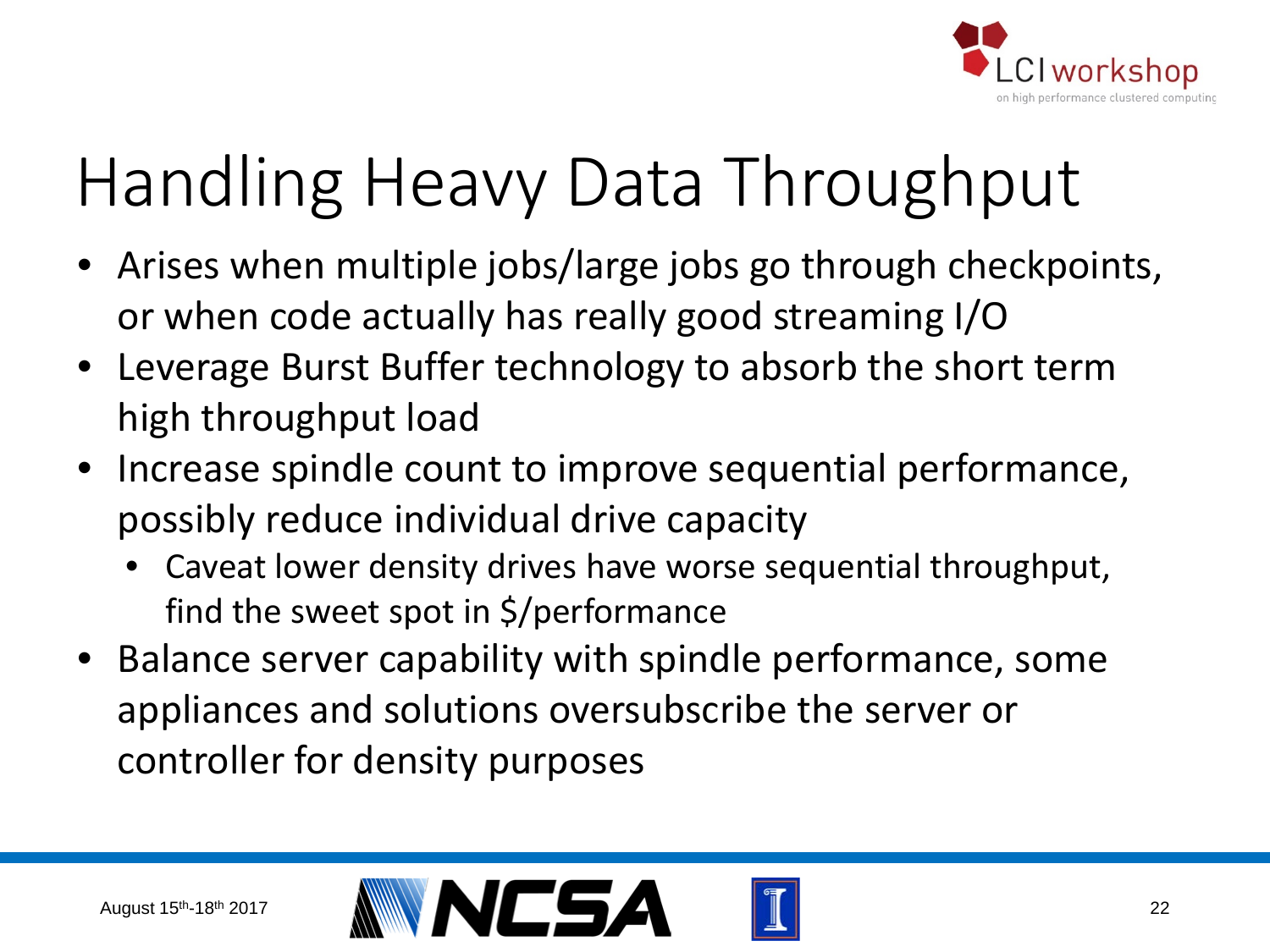

# Acknowledgements

- Thanks to Pam Hill from NCAR for content assistance and laying the groundwork for this workshop
- Members of the SET group at NCSA for slide review
- Members of the steering committee for slide review